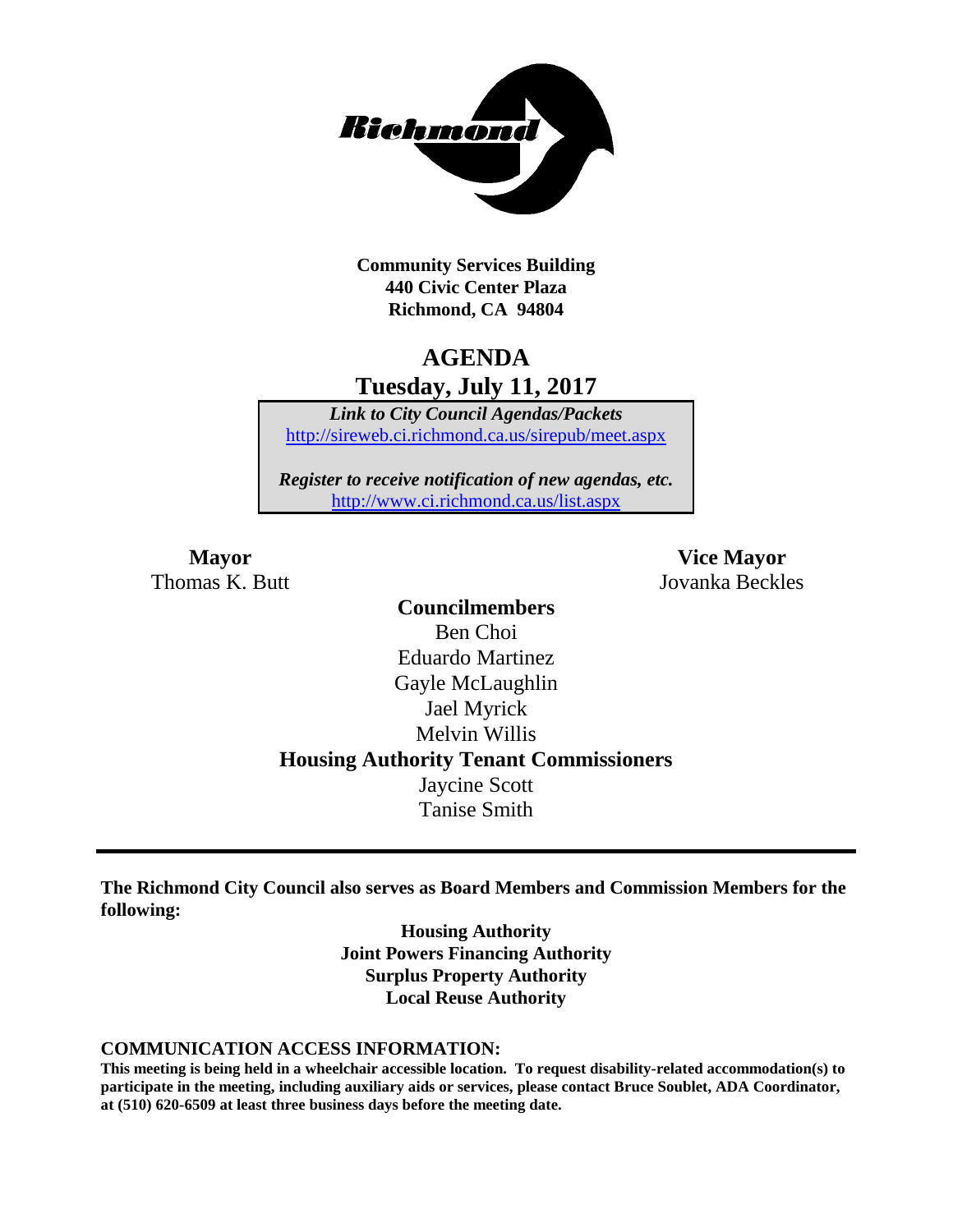# **MEETING PROCEDURES**

The City of Richmond encourages community participation at its City Council meetings and has established procedures that are intended to accommodate public input in a timely and time-sensitive way. As a courtesy to all members of the public who wish to participate in City Council meetings, please observe the following procedures:

**PUBLIC COMMENT ON AGENDA ITEMS:** Anyone who desires to address the City Council on items appearing on the agenda must complete and file a pink speaker's card with the City Clerk **prior** to the City Council's consideration of the item. Once the City Clerk has announced the item, no person shall be permitted to speak on the item other than those persons who have submitted their names to the City Clerk. Your name will be called when the item is announced for discussion. **Each speaker will be allowed up to TWO (2) MINUTES to address the City Council on NON-PUBLIC HEARING items listed on the agenda. Speakers are allowed up to THREE (3) minutes on PUBLIC HEARING items.**

**OPEN FORUM FOR PUBLIC COMMENT:** Individuals who would like to address the City Council on matters not listed on the agenda or on items remaining on the consent calendar may do so under Open Forum. All speakers must complete and file a pink speaker's card with the City Clerk **prior** to the commencement of Open Forum. The amount of time allotted to individual speakers shall be determined based on the number of persons requesting to speak during this item. **The time allocation for each speaker will be as follows:** 15 or fewer speakers, a maximum of 2 minutes; 16 to 24 speakers, a maximum of 1 and one-half minutes; and 25 or more speakers, a maximum of 1 minute.

#### **SPEAKERS ARE REQUESTED TO OCCUPY THE RESERVED SEATS IN THE FRONT ROW BEHIND THE SPEAKER'S PODIUM AS THEIR NAME IS ANNOUNCED BY THE CITY CLERK.**

**CONSENT CALENDAR:** Consent Calendar items are considered routine and will be enacted, approved or adopted by one motion unless a request for removal for discussion or explanation is received from the audience or the City Council. A member of the audience requesting to remove an item from the Consent Calendar must first complete a speaker's card and discuss the item with a City staff person who has knowledge of the subject material, prior to filing the card with the City Clerk and **prior** to the City Council's consideration of Agenda Review. An item removed from the Consent Calendar may be placed anywhere on the agenda following the City Council's agenda review.

**CONDUCT AT MEETINGS:** Richmond City Council meetings are limited public forums during which the City strives to provide an open, safe atmosphere and promote robust public debate. Members of the public, however, must comply with state law, as well as the City's laws and procedures and may not actually disrupt the orderly conduct of these meetings. The public, for example, may not shout or use amplifying devices, must submit comment cards and speak during their allotted time, may not create a physical disturbance, may not speak on matters unrelated to issues within the jurisdiction of the City Council or the agenda item at hand, and may not cause immediate threats to public safety.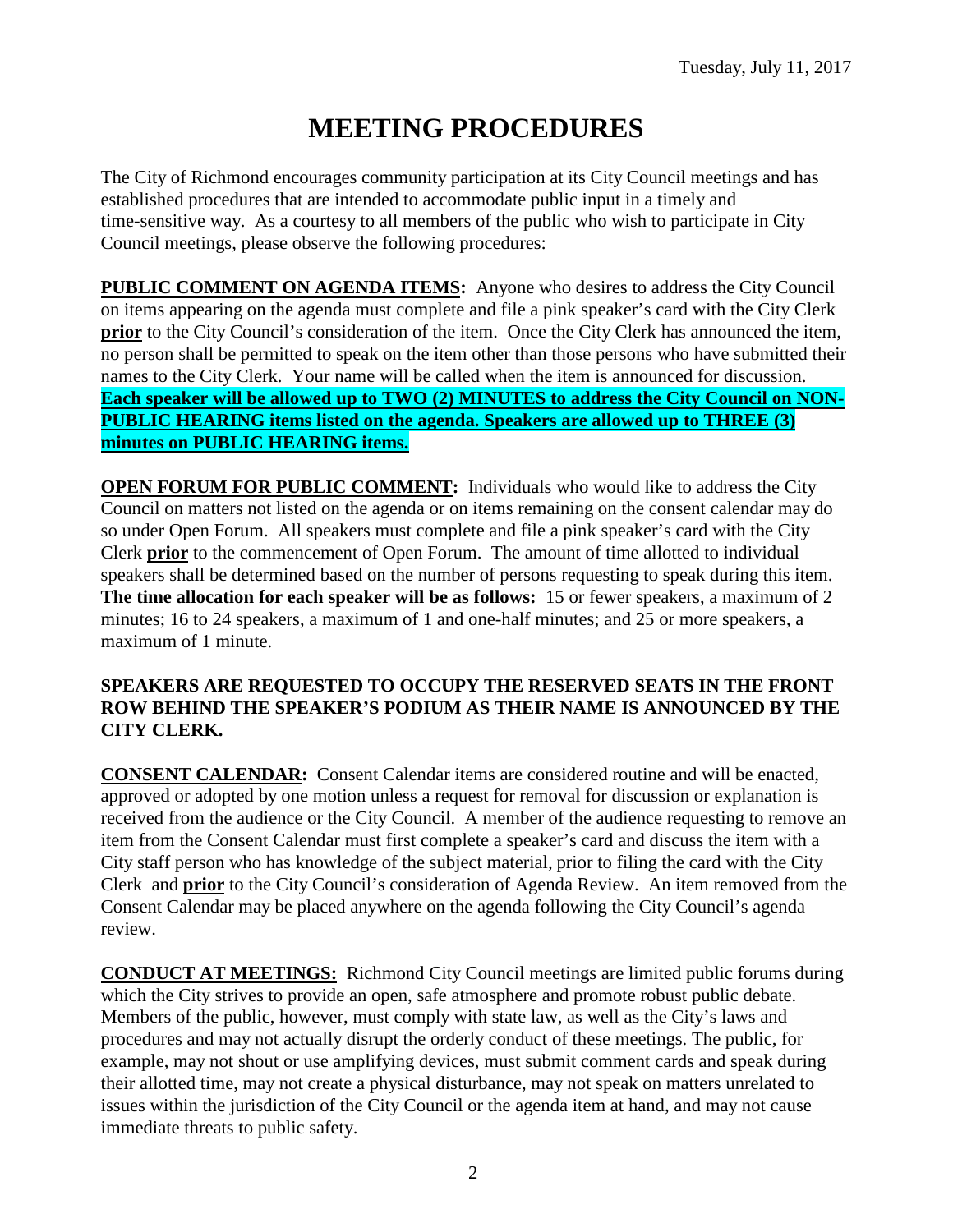**CITY HARASSMENT POLICY:** The City invites public comment and critique about its operations, including comment about the performance of its public officials and employees, at the public meetings of the City Council and boards and commissions. However, discriminatory or harassing comments about or in the presence of City employees, even comments by third parties, may create a hostile work environment, if severe or pervasive. The City prohibits harassment against an applicant, employee, or contractor on the basis of race, religious creed, color, national origin, ancestry, physical disability, medical condition, mental disability, marital status, sex (including pregnancy, childbirth, and related medical conditions), sexual orientation, gender identity, age or veteran status, or any other characteristic protected by federal, state or local law. In order to acknowledge the public's right to comment on City operations at public meetings, which could include comments that violate the City's harassment policy if such comments do not cause an actual disruption under the Council Rules and Procedures, while taking reasonable steps to protect City employees from discrimination and harassment, City Boards and Commissions shall adhere to the following procedures. If any person makes a harassing remark at a public meeting that violates the above City policy prohibiting harassment, the presiding officer of the meeting may, at the conclusion of the speaker's remarks and allotted time: (a) remind the public that the City's Policy Regarding Harassment of its Employees is contained in the written posted agenda; and (b) state that comments in violation of City policy are not condoned by the City and will play no role in City decisions. If any person makes a harassing remark at a public meeting that violates the above City policy, any City employee in the room who is offended by remarks violating the City's policy is excused from attendance at the meeting. No City employee is compelled to remain in attendance where it appears likely that speakers will make further harassing comments. If an employee leaves a City meeting for this reason, the presiding officer may send a designee to notify any offended employee who has left the meeting when those comments are likely concluded so that the employee may return to the meeting. The presiding officer may remind an employee or any council or board or commission member that he or she may leave the meeting if a remark violating the City's harassment policy is made. These procedures supplement the Council Rules and Procedures relating to disruption of orderly conduct at Council meetings.

Any law enforcement officer on duty or whose service is commanded by the presiding officer shall be Sergeant-at-Arms of the Council meetings. He/she, or they, shall carry out all orders and instructions given by the presiding officer for the purpose of maintaining order and decorum at the Council meetings (City Council Rules of Procedure and Order Section III F, RMC Section 2.12.030).

**\*\*\*\*\*\*\*\*\*\*\*\*\*\*\*\*\*\*\*\*\*\*\*\*\*\*\*\*\*\*\*\*\*\*\*\*\*\*\*\*\*\*\*\*\*\*\*\*\*\*\*\*\*\*\*\*\*\***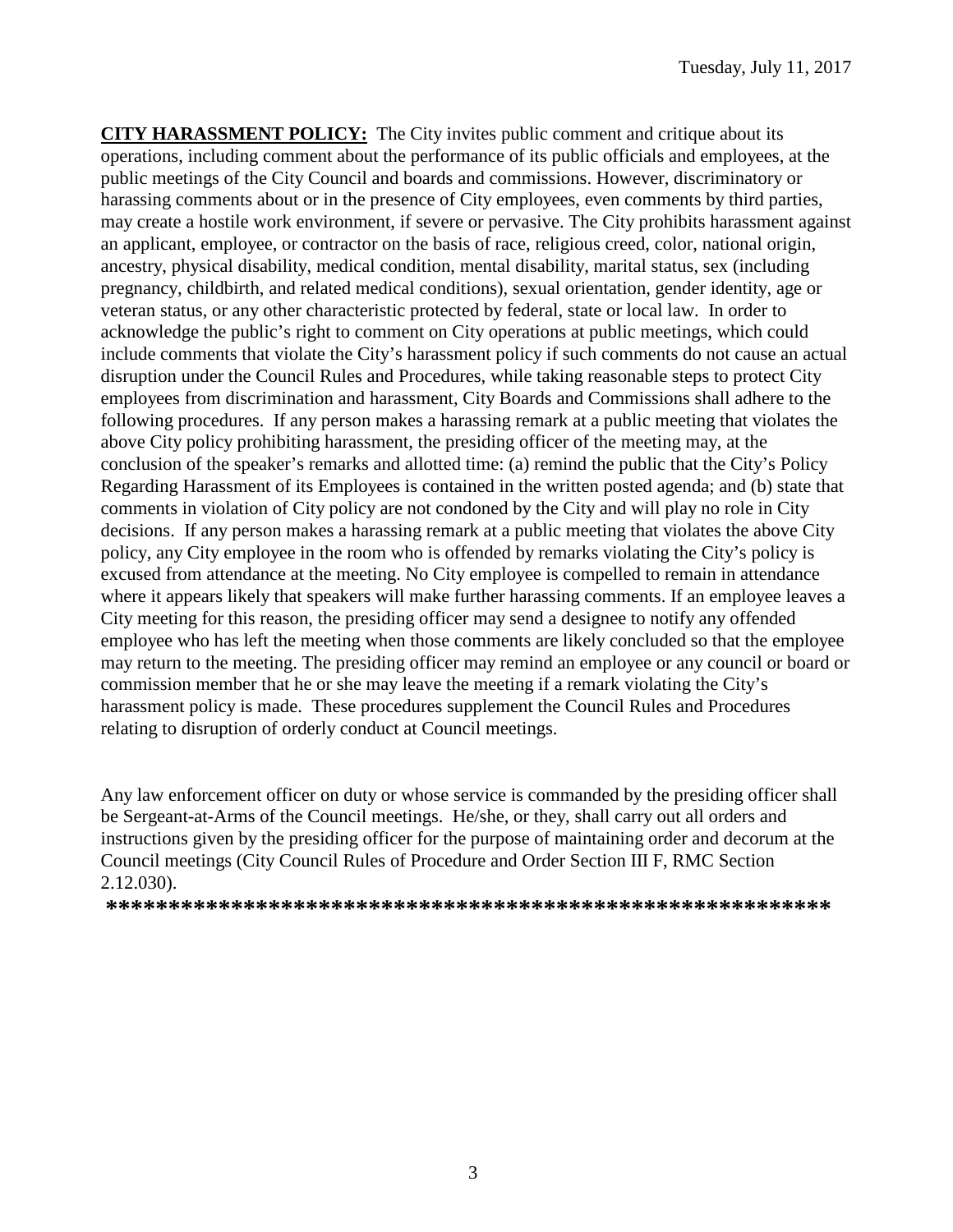## **SPECIAL MEETING OF THE RICHMOND CITY COUNCIL**

6:30 p.m.

- **A. PLEDGE TO THE FLAG**
- **B. ROLL CALL**
- **C. STATEMENT OF CONFLICT OF INTEREST**
- **D. AGENDA REVIEW**
- **E. REPORT FROM THE CITY MANAGER**
- **F. OPEN FORUM FOR PUBLIC COMMENT**

#### **G. CITY COUNCIL CONSENT CALENDAR**

- **G-1.** APPROVE a one-year contract amendment with Kronos Inc. for maintenance of the TeleStaff automated scheduling system, increasing the amount by \$15,000 to a total not to exceed \$44,000, and extending the term to June 30, 2018 - Police Department (Chief Allwyn Brown 621-1802).
- **G-2.** AUTHORIZE the Richmond Police Department to participate in the State of California rental vehicle program for the purpose of securing indistinguishable automobiles for police use with Enterprise Holdings Incorporated in an amount not to exceed \$120,000 from July 1, 2017 to June 30, 2018 - Police Department (Chief Allwyn Brown 621-1802).
- **G-3.** APPROVE a one-year contract amendment with Fleetwash Inc. for mobile car washing services for the Police Department automobile fleet, increasing the amount by \$11,000 to a total not to exceed \$40,000, and extending the term to June 30, 2018 - Police Department (Chief Allwyn Brown 621-1802).
- **G-4.** APPROVE a one-year amendment to the sole-source contract with Network Fleet for maintenance of the GPS (global positioning system) hardware that monitors Police Department vehicles, increasing the amount by \$20,160 for a total non to exceed amount of \$40,320, and extending the term to June 30, 2018 - Police Department (Chief Allwyn Brown 621-1802).
- **G-5.** APPROVE a sole-source agreement with the Contra Costa County District Attorney's Office for the dedicated services of a deputy district attorney to work out of Richmond police headquarters, exclusively assigned as Richmond's Community-Based Prosecutor, at a cost not to exceed \$200,000, from July 1, 2017 through June 30, 2018 - Police Department (Chief Allwyn Brown 621- 1802).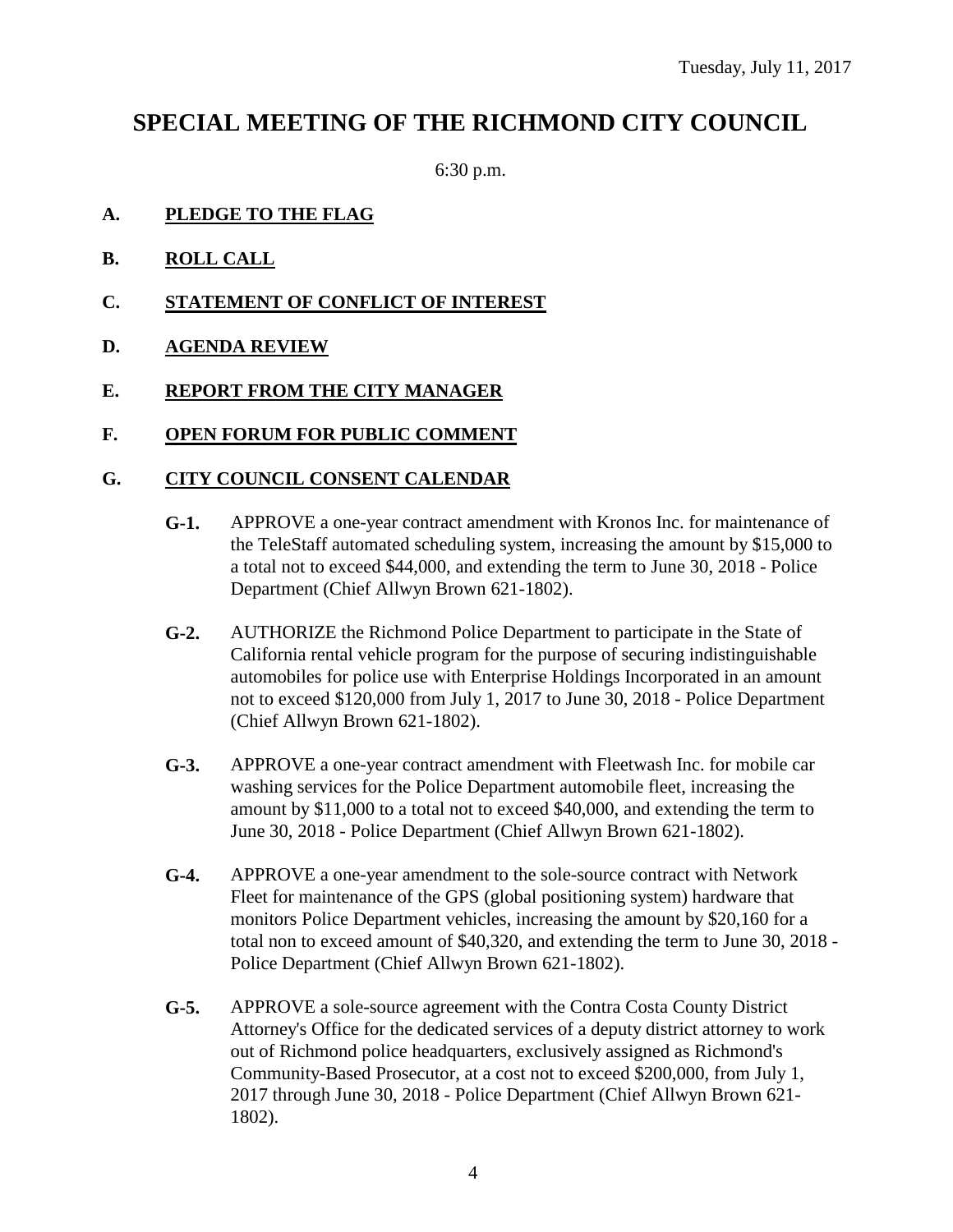- **G-6.** APPROVE a Memorandum of Understanding (MOU) with the Richmond Police Activities League (RPAL) to subsidize RPAL programs, to continue academic, athletic, and life-skills services offered by RPAL for the period July 11, 2017 - June 30, 2019, in an amount not to exceed \$600,000 (\$300,000 annually for two years) - Police Department (Chief Allwyn Brown 621-1802).
- **G-7.** ADOPT a resolution authorizing the City Manager and Police Chief to execute reoccurring contracts for fiscal years 2017-2018 and 2018-2019 with Contra Costa County and the State of California at an aggregate annual amount of \$673,000. The execution of these contracts shall not exceed the limits as set forth: Services contracted with Contra Costa County include the following: California Law Enforcement Telecommunications System (CLETS) -\$10,000; California Identification Division (CAL ID) - \$135,000; Automated Regional Information Exchange System (ARIES) - \$45,000; All County Criminal Justice Information System (ACCCJIN) - \$20,000; Martinez Detention Facility intake fees - \$30,000; alcohol/toxic drug and crime scene evidence analysis - \$350,000; Sexual Assault Response Team (SART) examinations - \$40,000; annual jail inspection and audit - \$18,000; Coroner & Gunshot Residue (GSR) examination and analysis - \$10,000; out of state inmate extradition - \$4,000. The State of California contracted service includes all Live Scan fingerprinting - \$11,000 - Police Department (Chief Allwyn Brown 621-18012).
- **G-8.** APPROVE a two year, sole-source contract with Motorrad LLC to provide ongoing maintenance and repairs on police BMW motorcycles, at a cost not to exceed \$40,000 (\$20,000 per year) from July 1, 2017 to June 30, 2019 - Police Department (Chief Allwyn Brown 621-1802).
- **G-9.** ADOPT a resolution authorizing the City Manager to execute an agreement for the provision of communication services by the City of Richmond to the City of El Cerrito from July 1, 2017 to June 30, 2022, with revenue to the City of Richmond as follows: \$760,456 in FY 2017-18, \$798,479 in FY2018-19, \$838,403 in FY2019-20, \$880,323 in FY2020-21, and \$924,339 in FY2021-22 - Police Department (Chief Allwyn Brown 621-1802).
- **G-10.** RECEIVE a report on the Richmond Municipal Sewer District for the month of May 2017 – Water Resource Recovery Department (Ryan Smith 620-5486).
- **G-11.** ADOPT a resolution to amend the Port of Richmond Tariff FMC No. 3 reflecting a 2.5% increase in tariff rates as approved by the Executive Committee of the California Association of Port Authorities (CAPA) - Port Department (Jim Matzorkis 215-4600).
- **G-12.** APPROVE a professional services agreement with Highland Consulting Group (Robert Stevens, Engineer) for engineering and program management services at the Port of Richmond to support the closeout of capital improvement projects in an amount not to exceed \$195,000 and for a term ending June 30, 2018 - Port Department (Jim Matzorkis 215-4600).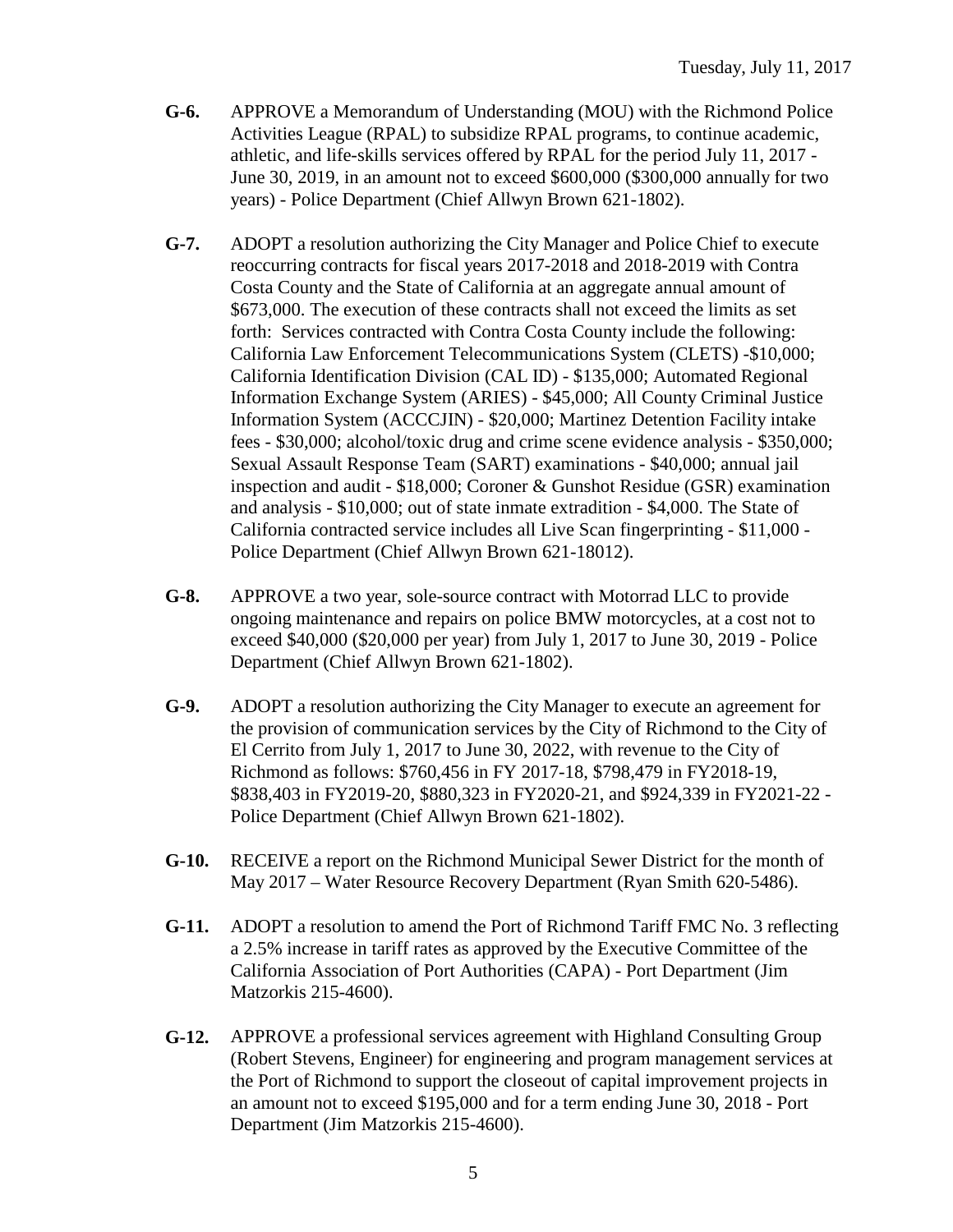- **G-13.** ADOPT a resolution renewing and continuing the local emergency on Rifle Range Road due to landslide damage, which was first adopted by the City Council on March 7, 2017 - Engineering and Capital Improvement Projects Department (Yader Bermudez 620-5478).
- **G-14.** ADOPT a resolution renewing and continuing the local emergency on Via Verdi due to landslide damage, which was first adopted by the City Council on February 28, 2017 - Engineering and Capital Improvement Projects Department (Yader Bermudez 620-5478).
- **G-15.** APPROVE an agreement with the County of Contra Costa for real property right of way services necessary for the construction of the Interstate 80/Central Avenue Interchange Improvements Project, Phase 2, in an amount not to exceed \$50,000.00 - Engineering and Capital Improvement Projects Department (Yader A. Bermudez 774-6300).
- **G-16.** APPROVE a professional services agreement with Nichols Consulting Engineers, Chtd., to design the Yellow Brick Road project for an amount not to exceed \$795,697.58 - Engineering and Capital Improvement Projects Department (Yader Bermudez 620-5478/TawficHalaby 621-1612).
- **G-17.** APPROVE a two-year contract, with two one-year extension options, with Golden Gate Petroleum to deliver bulk oil and lubricants to the Equipment Services Division in an amount not to exceed \$60,000 per fiscal year - Department of Infrastructure Maintenance and Operations (Tim Higares 231- 3008).
- **G-18.** APPROVE an emergency purchase of a rapid flashing crosswalk beacon from Lake Traffic Solutions to replace the non-functioning flashing beacon at 7th Street and Lucas Avenue in an amount not to exceed \$11,882.94 - Department of Infrastructure Maintenance and Operations (Tim Higares 231-3008).
- **G-19.** APPROVE a contract with Willdan Financial Services to continue drafting a service plan and fiscal analysis for the proposed annexation of unincorporated North Richmond to the City of Richmond in the amount not to exceed \$39,000 for contract term from April 1, 2017 to June 30, 2018 – City Manager's Office (Bill Lindsay 620-6512).
- **G-20.** APPROVE a contract amendment (No. 1) with TRB + Associates to provide oncall building plan check and inspection services, increasing the amount of the contract by \$500,000 for a total amount not to exceed \$1,250,000, and maintaining the existing term to December 31, 2018 - Planning and Building Services Department (Richard Mitchell 620-6706).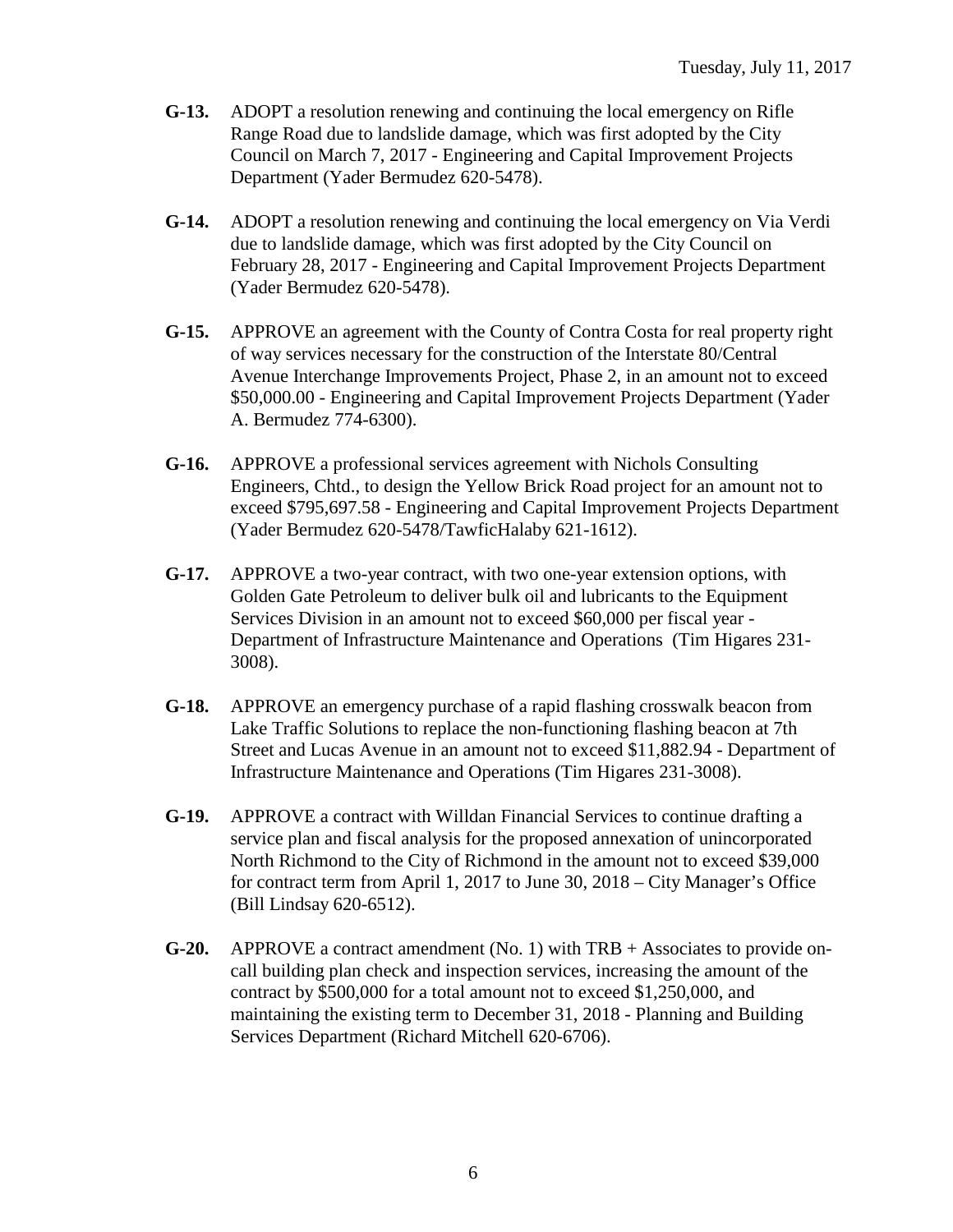- **G-21.** APPROVE a contract amendment (No. 2) with AMEC Foster Wheeler Environment and Infrastructure, Inc., increasing the contract by \$154,950, for a total contract amount not to exceed \$359,950, and maintaining the contract term to December 31, 2018, to assist with the preparation and submittal of documentation and data to the San Francisco Bay Regional Water Quality Control Board to modify the existing Order for the Terminal One site to align it with the residential project approved by the City Council. Additional cost will be paid using clean-up funds as outlined in the settlement agreement with the previous industrial occupants of the property - Planning and Building Services Department (Richard Mitchell 620-6706).
- **G-22.** ADOPT a resolution amending the City of Richmond's Position Classification Plan to revise and re-title the flexibly-staffed classification of Source Control Inspector I/II/III to Environmental Compliance Inspector and Senior Environmental Compliance Inspector - Human Resources Management Services Department (Lisa Stephenson/Donna Newton 620-6600).
- **G-23.** INTRODUCE an ordinance (first reading) amending the wages, salary, and compensation for the new classifications of Environmental Compliance Inspector (Salary Range No. 52G \$6,287 - \$7,610/month) and Senior Environmental Compliance Inspector (Salary Range No. 128 \$7,090 - \$8,577). This item is the re-titling of two existing classifications - Human Resources Management Services Department - Lisa Stephenson/Donna Newton 620-6600).
- **G-24.** ADOPT a resolution to amend the City of Richmond's Position Classification Plan to revise and re-title the classification of Source Control Superintendent to Environmental Services Manager - Human Resources Management Services Department (Lisa Stephenson/Donna Newton 620-6600).
- **G-25.** INTRODUCE an ordinance (first reading) establishing the wages, salary, and compensation for the new classification of Environmental Services Manager Salary Range No. 071B \$10,322 - \$12,547/month). This item is a re-titling of an existing classification - Human Resources Management Department (Lisa Stephenson/Donna Newton 620-6600).
- **G-26.** ADOPT a resolution amending the City of Richmond's Position Classification Plan to add the new classification of Director of Water Resource Recovery Department - Human Resources Management Services Department (Lisa Stephenson/Donna Newton 620-6600).
- **G-27.** INTRODUCE an ordinance (first reading) establishing wages, salary, and compensation for the new classification of Director of Water Resource Recovery (Salary Range 3.1: \$9,024 - \$14,364) - Human Resources Management Services Department (Lisa Stephenson/Donna Newton 620-6600).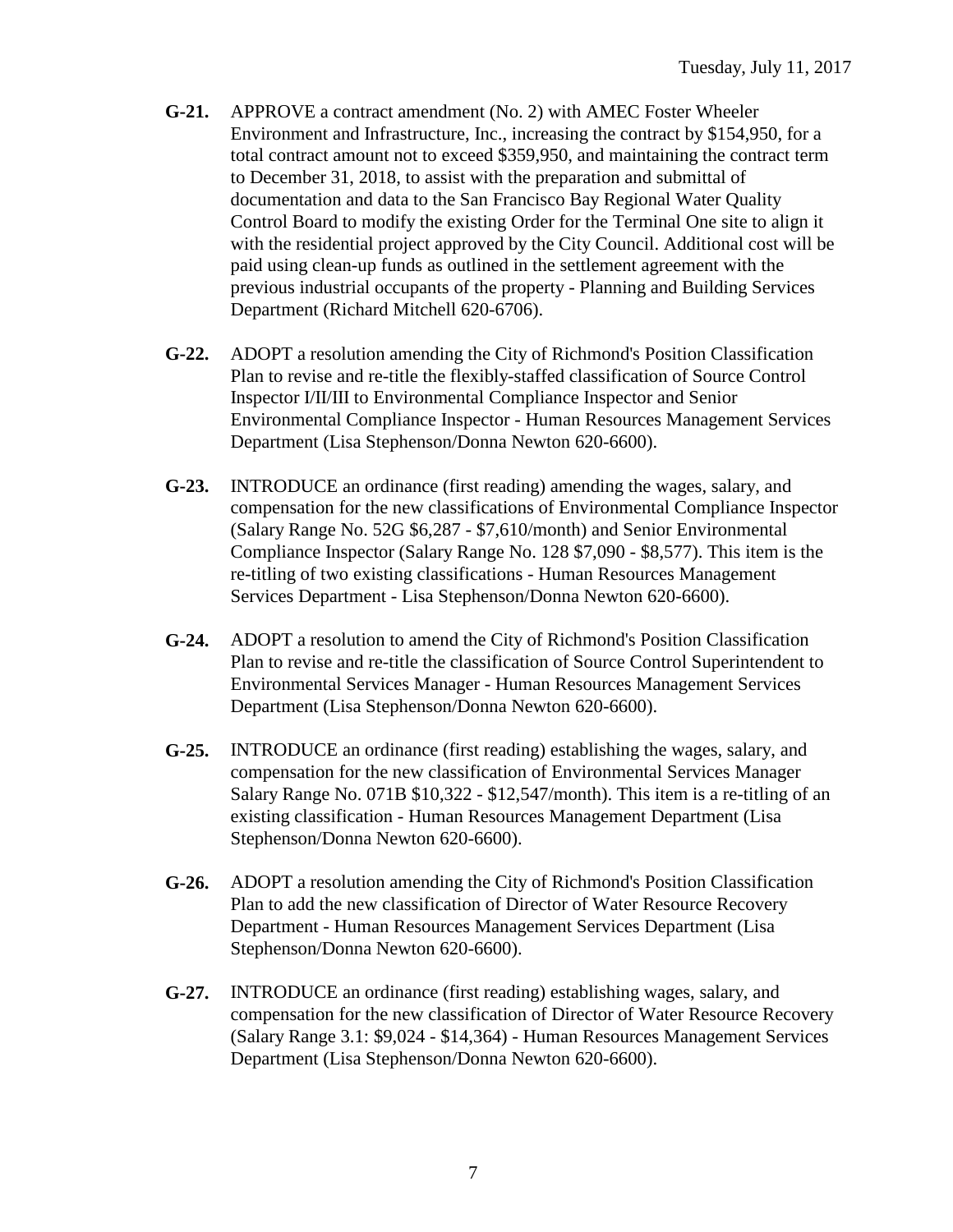- **G-28.** APPROVE the recommendation of the City Council to provide a compensation adjustment to the City Clerk. Effective March 2, 2017, the City Clerk's monthly salary will be \$9,171/month (an 8.0% increase) - Human Resources Management Services Department (Lisa Stephenson 620-6600).
- **G-29.** INTRODUCE an ordinance (first reading) establishing (1) the Fiscal Year 2016- 17 and Fiscal Year 2017-18 Residential Rental Housing Fees in the amounts of \$47 per unit and \$98 per unit, respectfully in the Master Fee Schedule; (2) a late penalty of 10% of the Residential Rental Housing Fee ('Fee') for Residential Rental Housing Fees paid 1-30 days late, 25% of the Fee for those paid 31-60 days late, and 50% of the Fee for those paid over 60 days late; and (3) allowance of liens to be placed on properties owned by Landlords who have failed to pay the Residential Rental Housing Fee; and CONSIDER a pass-through of 50% of the Residential Rental Housing Fee, that may be charged to the Tenant in excess of the Maximum Allowable Rent (Bill Lindsay 620-6512).
- **G-30.** APPROVE the minutes of the May 23 and June 6, 2017, regular meeting of the Richmond City Council - City Clerk's Office (Pamela Christian 620-6513).
- **G-31.** APPROVE an amendment to the Utility Management System contract, modifying the scope of work, and increasing the payment limit by \$7,246.40 for a not to exceed amount of \$37,246.40 - Department of Infrastructure Maintenance and Operations (Tim Higares 620-6508).

#### **H. PUBLIC HEARINGS**

- **H-1.** ADOPT a resolution renewing the Downtown Richmond Property and Business Improvement District (DRPBID), approving the assessment formula, and levying the assessments - City Manager's Office (Bill Lindsay/Janet L. Johnson 620- 6512).
- **H-2.** ADOPT a resolution authorizing the City of Richmond to levy special assessments against certain properties having unpaid invoices related to administrative citations, nuisance abatement costs, and foreclosure ordinance fines pursuant to Richmond Municipal Code chapters 9.22 and 2.63 - Department of Infrastructure and Maintenance Operations - (Tim Higares 620-6508).
- **H-3. CONTINUED to July 18, 2017**, the matter to adopt a resolution upholding the appeal by T-Mobile of the Planning Commission approval of a Conditional Use Permit modification (CU96-11) and modifying certain conditions - Planning and Building Services Department (Richard Mitchell 307-8159). **This item was continued from the June 20, 2017, meeting.**